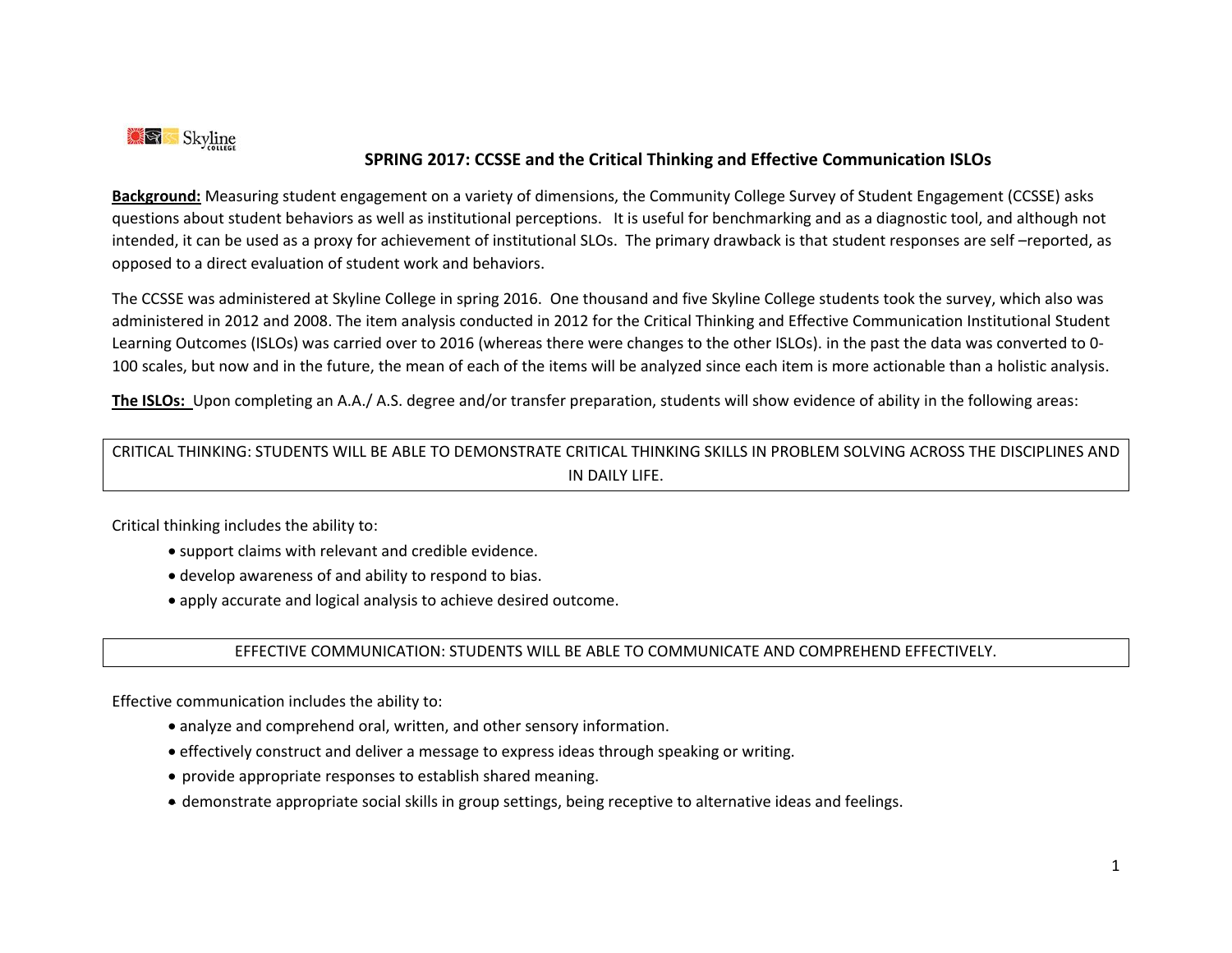| Skyline College: Critical Thinking ISLO - 2012 vs. 2016 Comparison (weighted) |                                                                                                                                |                                                                             |                      |                      |                      |                    |                      |  |  |  |
|-------------------------------------------------------------------------------|--------------------------------------------------------------------------------------------------------------------------------|-----------------------------------------------------------------------------|----------------------|----------------------|----------------------|--------------------|----------------------|--|--|--|
| Item                                                                          | Question                                                                                                                       | <b>Response Scale</b>                                                       | <b>CCSSE</b><br>2008 | <b>CCSSE</b><br>2012 | <b>CCSSE</b><br>2016 | 2012/2016<br>Point | 2012/2016<br>Percent |  |  |  |
|                                                                               |                                                                                                                                |                                                                             |                      |                      |                      | <b>Difference</b>  | Change               |  |  |  |
| 4d                                                                            | Worked on a paper or project that required<br>integrating ideas or information from various<br>sources                         | $1 =$ Never, $2 =$ Sometimes,<br>$3 =$ Often, $4 =$ Very often              | 2.68                 | 2.56                 | 2.79                 | 0.23               | 9%                   |  |  |  |
| 4b                                                                            | Made a class presentation                                                                                                      | $1 =$ Never, $2 =$ Sometimes,<br>$3 =$ Often, $4 =$ Very often              | 1.94                 | 1.91                 | 2.08                 | 0.17               | 9%                   |  |  |  |
| 12e                                                                           | Thinking critically and analytically                                                                                           | $1 =$ Very little, $2 =$ Some, $3 =$<br>Quite a bit, $4 = \text{Very much}$ | 2.84                 | 2.84                 | 2.99                 | 0.15               | 5%                   |  |  |  |
| 5e                                                                            | Applying theories or concepts to practical<br>problems or in new situations                                                    | $1 =$ Very little, $2 =$ Some, $3 =$<br>Quite a bit, $4 = \text{Very much}$ | 2.59                 | 2.61                 | 2.73                 | 0.12               | 5%                   |  |  |  |
| 12f                                                                           | Solving numerical problems                                                                                                     | $1 =$ Very little, $2 =$ Some, $3 =$<br>Quite a bit, $4 = \text{Very much}$ | 2.43                 | 2.61                 | 2.71                 | 0.1                | 4%                   |  |  |  |
| 5c                                                                            | Synthesizing and organizing ideas,<br>information, or experiences in new ways                                                  | $1 =$ Very little, $2 =$ Some, $3 =$<br>Quite a bit, $4 = \text{Very much}$ | 2.73                 | 2.69                 | 2.75                 | 0.06               | 2%                   |  |  |  |
| 5d                                                                            | Making judgments about the value or<br>soundness of information, arguments, or<br>methods                                      | $1 =$ Very little, $2 =$ Some, $3 =$<br>Quite a bit, $4 = \text{Very much}$ | 2.57                 | 2.54                 | 2.59                 | 0.05               | 2%                   |  |  |  |
| 5b                                                                            | Analyzing the basic elements of an idea,<br>experience, or theory                                                              | $1 =$ Very little, $2 =$ Some, $3 =$<br>Quite a bit, $4 = \text{Very much}$ | 2.83                 | 2.88                 | 2.93                 | 0.05               | 2%                   |  |  |  |
| 5f                                                                            | Using information you have read or heard to<br>perform a new skill                                                             | $1 =$ Very little, $2 =$ Some, $3 =$<br>Quite a bit, $4 = \text{Very much}$ | 2.69                 | 2.8                  | 2.81                 | 0.01               | 0%                   |  |  |  |
| 4a                                                                            | Asked questions in class or contributed to<br>class discussions                                                                | $1 =$ Never, $2 =$ Sometimes,<br>$3 =$ Often, $4 =$ Very often              | 2.66                 | 2.65                 | 2.65                 | $\mathbf 0$        | 0%                   |  |  |  |
| 5a                                                                            | Memorizing facts, ideas, or methods from<br>your courses and readings so you can repeat<br>them in pretty much the same form** | $1 =$ Very little, $2 =$ Some, $3 =$<br>Quite a bit, $4 = \text{Very much}$ | 2.77                 | 2.85                 | 2.84                 | $-0.01$            | 0%                   |  |  |  |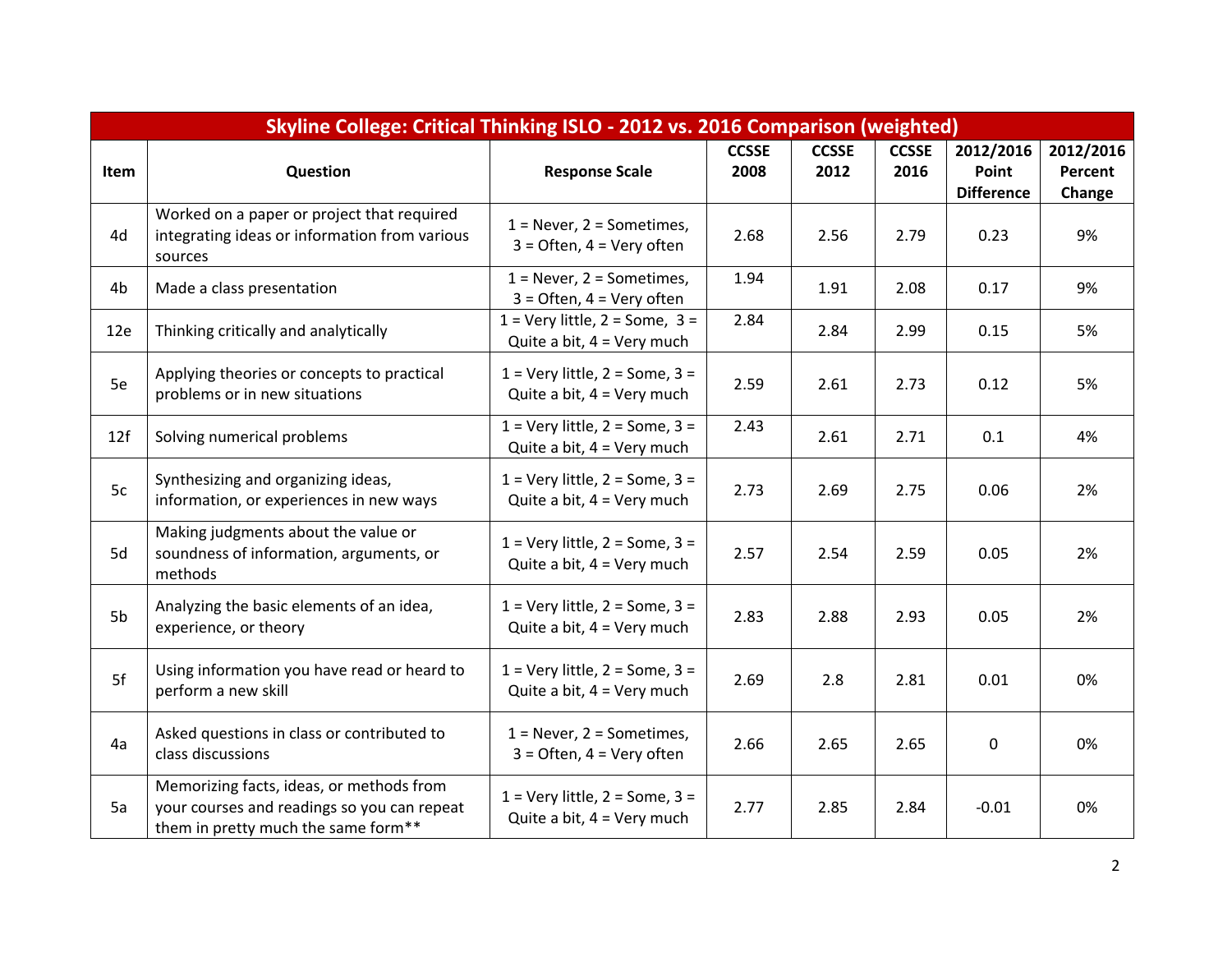| Skyline College: Effective Communication ISLO - 2012 vs. 2016 Comparison (weighted) |                                                                                                                               |                                                                      |                      |                      |                      |                                         |                                |  |  |  |
|-------------------------------------------------------------------------------------|-------------------------------------------------------------------------------------------------------------------------------|----------------------------------------------------------------------|----------------------|----------------------|----------------------|-----------------------------------------|--------------------------------|--|--|--|
| <b>Item</b>                                                                         | Question                                                                                                                      | <b>Response Scale</b>                                                | <b>CCSSE</b><br>2008 | <b>CCSSE</b><br>2012 | <b>CCSSE</b><br>2016 | 2012/2016<br>Point<br><b>Difference</b> | 2012/2016<br>Percent<br>Change |  |  |  |
| 4c                                                                                  | Prepared two or more drafts of a paper or<br>assignment before turning it in                                                  | $1 =$ Never, $2 =$ Sometimes,<br>$3 =$ Often, $4 =$ Very often       | 2.42                 | 2.3                  | 2.52                 | 0.22                                    | 9.57%                          |  |  |  |
| 4d                                                                                  | Worked on a paper or project that required<br>integrating ideas or information from<br>various sources                        | $1 =$ Never, $2 =$ Sometimes,<br>$3 =$ Often, $4 =$ Very often       | 2.68                 | 2.56                 | 2.79                 | 0.23                                    | 8.98%                          |  |  |  |
| 4b                                                                                  | Made a class presentation                                                                                                     | $1 =$ Never, $2 =$ Sometimes,<br>$3 =$ Often, $4 =$ Very often       | 1.94                 | 1.91                 | 2.08                 | 0.17                                    | 8.90%                          |  |  |  |
| 12c                                                                                 | Writing clearly and effectively                                                                                               | $1 =$ Very little, $2 =$ Some,<br>$3$ = Quite a bit, $4$ = Very much | 2.68                 | 2.63                 | 2.78                 | 0.15                                    | 5.70%                          |  |  |  |
| 12d                                                                                 | Speaking clearly and effectively                                                                                              | $1 =$ Very little, $2 =$ Some,<br>$3 =$ Quite a bit, $4 =$ Very much | 2.55                 | 2.63                 | 2.75                 | 0.12                                    | 4.56%                          |  |  |  |
| 4a                                                                                  | Asked questions in class or contributed to<br>class discussions                                                               | $1 =$ Never, $2 =$ Sometimes,<br>$3 =$ Often, $4 =$ Very often       | 2.66                 | 2.65                 | 2.65                 | $\mathbf 0$                             | 0.00%                          |  |  |  |
| 4n                                                                                  | Discussed ideas from your readings or<br>classes with instructors outside of class                                            | $1 =$ Never, $2 =$ Sometimes,<br>$3 =$ Often, $4 =$ Very often       | 1.75                 | 1.77                 | 1.77                 | $\mathbf 0$                             | 0.00%                          |  |  |  |
| 4r                                                                                  | Discussed ideas from your readings or<br>classes with others outside of class<br>(students, family members, co-workers, etc.) | $1 =$ Never, $2 =$ Sometimes,<br>$3 =$ Often, $4 =$ Very often       | 2.51                 | 2.45                 | 2.39                 | $-0.06$                                 | $-2.45%$                       |  |  |  |